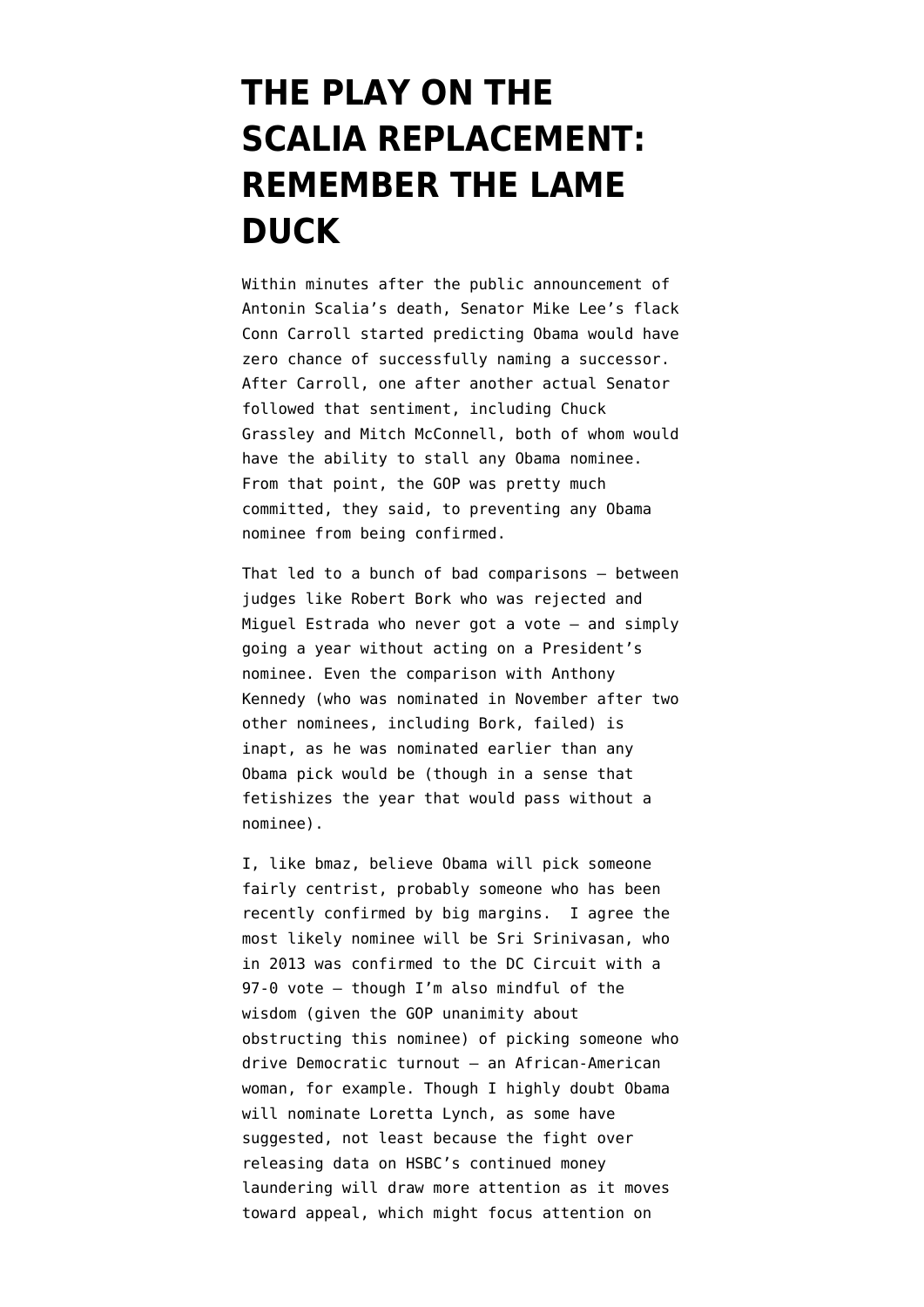her role in administering the wrist slap in the face of egregious drug cartel and terrorist supporting money laundering.

After some reflection, some conservatives [have](https://twitter.com/ByronYork/status/699215199421775875) [suggested](https://twitter.com/ByronYork/status/699215199421775875) that the GOP would have been better served if they had simply not managed to pass Obama's nominee, rather than making such a big stink about it.

I think that ignores how much both parties look forward to using this nominee to drive turnout and regardless of who the respective nominees are, the GOP have a much bigger challenge in getting enough voters to turn out to elect a GOP president in November, so I'm sure they're quite happy to have an issue that (they presumably hope) might flip some conservative Latino votes — though one likely outcome of an extended 8 member court is that the Fifth Circuit's ruling [staying](http://www.theatlantic.com/politics/archive/2015/11/fifth-circuit-obama-immigration/415077/) Obama's immigration orders will be upheld after a 4-4 tie on the court, which might have the opposite effect.

Furthermore, I think it ignores one other factor. Srinivasan has been [predicted](http://www.newyorker.com/news/daily-comment/the-supreme-court-nominee-in-waiting) to be Obama's most likely SCOTUS appointment for almost 3 years (few people consider how such predictions might have influenced Ruth Bader Ginsburg's decision not to retire). The Republicans probably presume he's the most likely candidate as well.

The presumption Srinivasan — or someone similar — would be the nominee easily justifies the GOP's immediate promise they won't confirm a nominee. That's because they need to explain why someone they just overwhelmingly confirmed, someone who faced more opposition from the left than the right, suddenly became unacceptable.

More importantly, I presume the GOP wants to keep open the possibility of confirming Srinivasan or whatever centrist Obama appoints during the Lame Duck. Here's why:

Barring any replay of Bush v. Gore, both sides will know on November 9 who would get to pick Scalia's replacement if Obama's pick failed.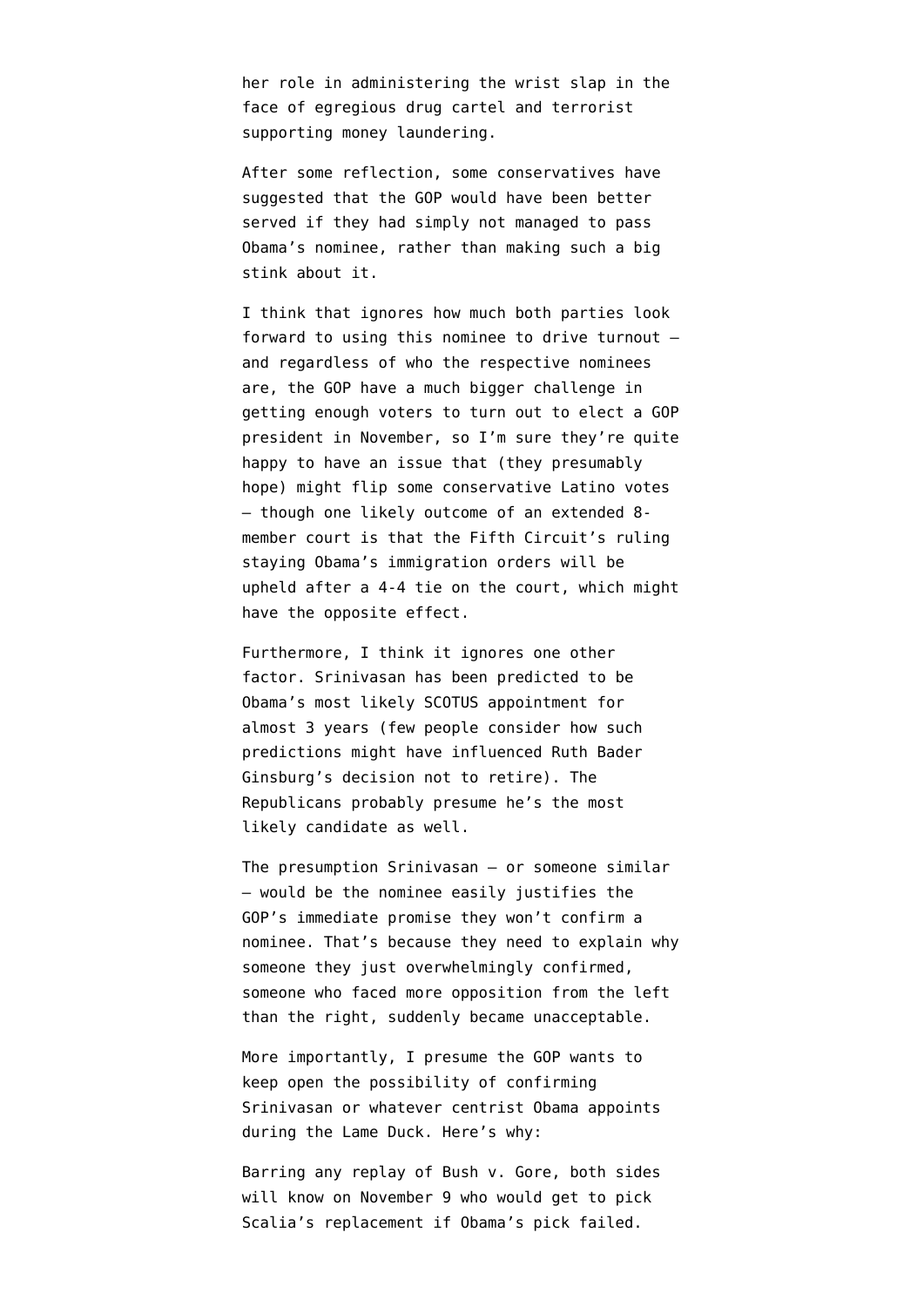Both sides will also know the makeup of the Senate. Because of the demographic issues I mentioned earlier, the likely Democratic nominee, Hillary Clinton, is most likely to win. That's not to say I think she's necessarily the strongest candidate — even ignoring the potential the email scandal will taint close advisors like Huma Abedin or Jake Sullivan, I think it likely the economy will be crashing by November in a way that would favor Trump if he were the GOP nominee facing Hillary. But I think electoral demographics suggest the GOP will have a harder time winning this year, particularly after a year of Trump branding the GOP with bigotry.

Plus (ignoring my suspicion the economy will be crashing by November), we're likely to have a more Democratic Senate after November. Harry Reid is the only retiring Democrat where the replacement race is currently perceived to be toss-up, whereas Marco Rubio, Mark Kirk, Kelly Ayotte, and Ron Johnson are all deemed to be likely toss-ups, if not Dem-favorable. It's still most likely the GOP will have a slight majority, but a smaller one, in the Senate, one where people like Susan Collins could make more of a difference. But it is likely to be more Democratic.

If Hillary wins (the most likely outcome) and Democrats win the Senate (unlikely, but feasible), then the Republicans will have good reason to want to confirm an Obama nominee perceived to be centrist. Whereas Srinivasan looks far worse than Scalia to the Republicans, he would all of a sudden look far preferable to a Hillary choice with the time to wait out the Senate. The GOP would have time between November 9 and the Christmas break to confirm whatever Obama nominee has been languishing.

In other words, I think the GOP have provided a way to stall someone (like Srinivasan) they have recently confirmed, while leaving the possibility of confirming that person if November makes it likely the next nominee will